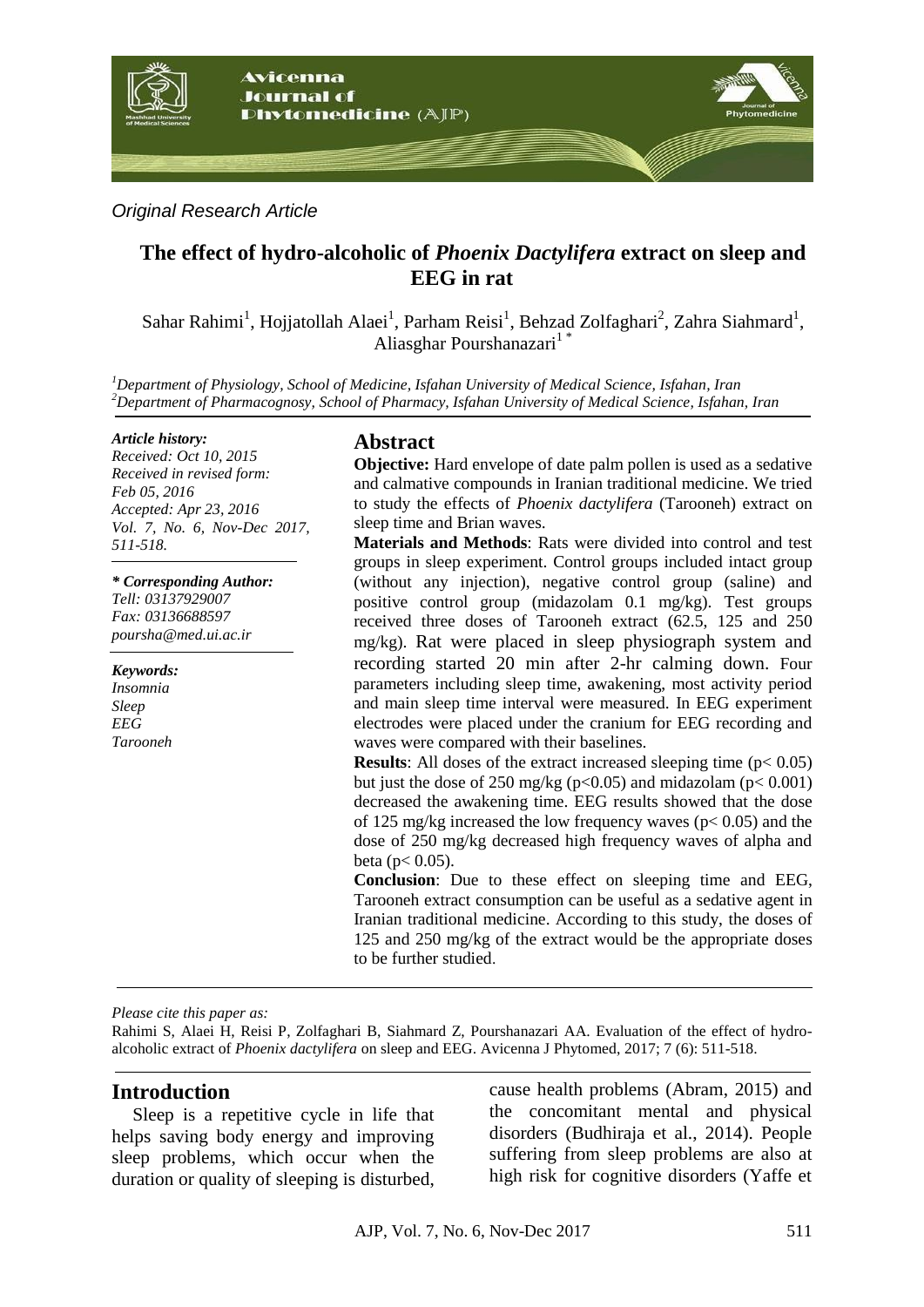al., 2011). During sleep, brain wave activity has less frequency which is concomitant with getting in deeper stages of sleep although in eliminated sensory input, there is extended brain structure and activity like neocortex changes that exist in NREM (Non Rapid Eye Movement) sleep (David et al., 2013). Sleep spindles and delta brain waves are common NREM signs and 0.5-1 Hz brain wave activities show an important specific sign of NREM sleep (Steriade, 2006). Many drugs are used to increase sleep time; the most common group of sleep drugs are benzodiazepines that have side effects such as tolerance, withdrawal, complicated sleep behaviors and cognitive disorders in some cases. These drugs act through GABA (gamma-aminobutyric acid) receptors (Golami, 2010). Benzodiazepines (BZs) increase NREM sleep; However, BZs decreases EEG (Electroencephalography) delta power (Bastien et al., 2003) in other ways. More studies are needed to find better and more relaxing sleep drugs.

Hard envelope of date palm pollen is called spathe of *Phoenix dactylifera* (*P. dactylifera*) and it grows in the countries around the Persian Gulf. In Iranian traditional medicine, this herbal extract was used as a sedative and calmative agent. This part of date palm tree is called "Tarooneh" in Iran, "Kofarra" in Iranian ancient medical books and "Tal'e" in Arab countries. There are considerable therapeutic features reported for this herbal medicine including reducing blood fat, increasing breast milk in breast-feeding mothers, and relieving joint pain. It is also used for rheumatic diseases, as a sexual stimulant, and to relieve diarrhea and cramping. Rubbing its duff to the teeth can remove stain. It is also beneficial for gum bleeding (Dashti et al., 2012). Moreover, Dashti et al. showed the analgesic effect of this extract (Dashti et al., 2012). Also, its repellent activity against the yellow fever mosquito was shown by Demirci et al. (Demirci et al., 2013). The other effects of this extract on histological changes in testis and LH (luteinizing hormone), FSH (follicle-stimulating hormone) and testosterone concentrations were proved by Mokhtari et al (Mokhtari et al., 2007). Other research examined its effects on diarrhea and showed the anti-diarrheal effect of the extract (Al-Taher, 2008). Hamedi et al. proposed that different fractions of spathe contain different amounts of steroids, triterpene steroids, oils and flavonoids. Fourteen compounds accounting for 93% of the oil were identified in GC–MS analysis. Oxygen containing monoterpenes were the main class of components (73%) with carvacrol (37%), linalool (24%) and thymol (10%) as the major constituents of the oil (Hamedi et al., 2013). Following the previous studies on the characteristics of spathe of *P. dactylifera* as a sedative and calmative extract, this research examines the effect of hydro-alcoholic extract of spathe of *P. dactylifera* on sleep time and EEG.

# **Materials and Methods Extracting experiment**

Phoenix dactylifera(Scientific name of date palm) is a member of Arecaceae family. Hard covering of date palm pollens were gathered from Qeshm Island (herbarium number: K1600-IMG-4924), Iran in pollination season. Then, pollens were dried and grinded into powder at room temperature. The powder was completely dissolved in 70% alcohol to be ready for pharmacological experiment. The solvent was shaken for 2 hr to be percolated. These pure solvents were rotated in rotary system to evaporate the extra alcohol from the extract. The extract was freeze-dried for 72 hr. The prepared extract was kept out of direct sunshine to avoid chemical reactions. The extract doses were chosen according to previous analgesic research that showed same analgesic and hypnotic dose-response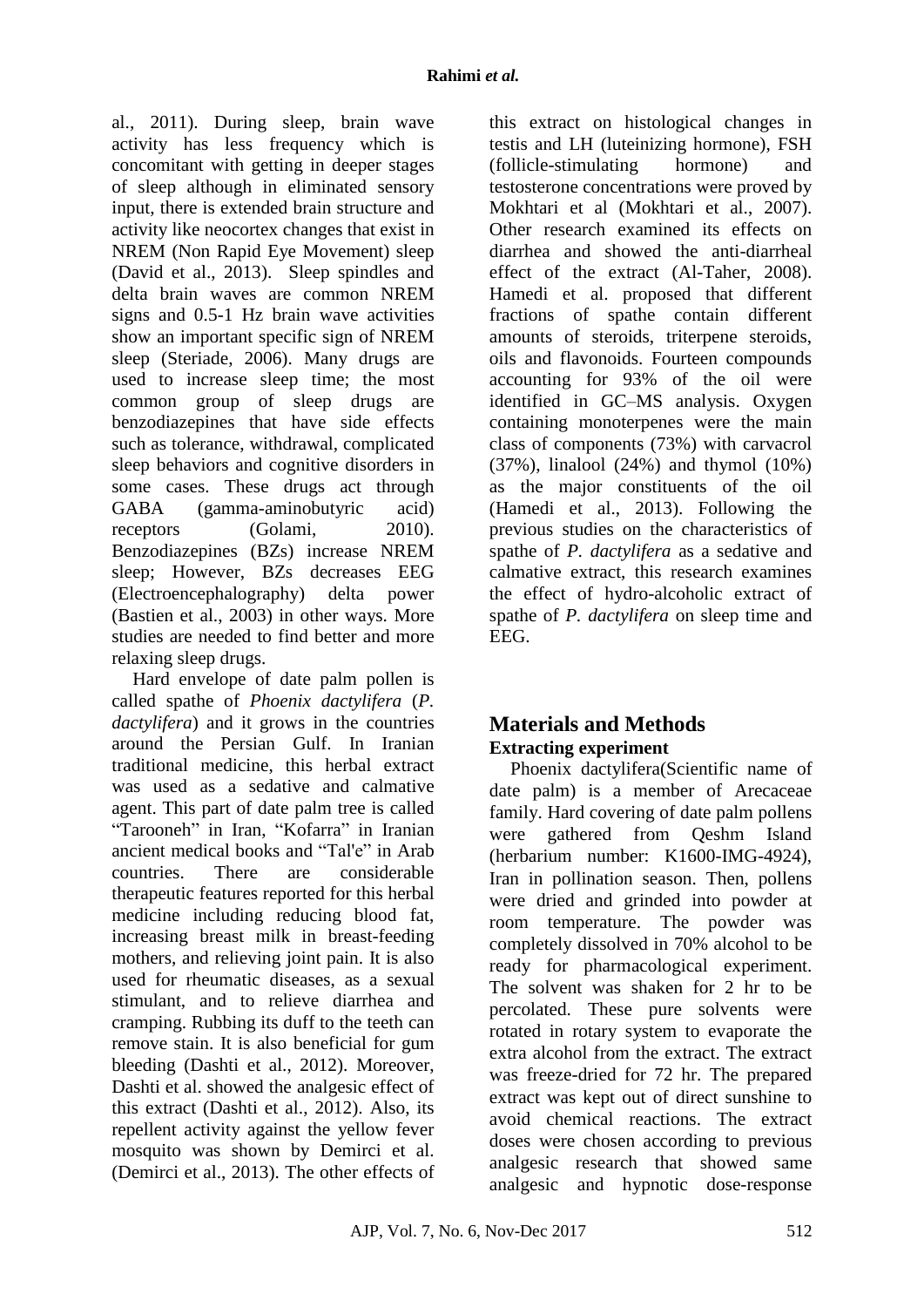(Shivani et al., 2014). Finally, the effects of *P. dactylifera* (tarooneh) extract (62.5, 125 and 250 mg/kg) were examined on sleep and EEG experiments...

### **Animals**

In this experiment, male Wistar rats weighting  $270 \pm 20$ g were used. The rats were provided by Isfahan University of Medical Science, Isfahan, Iran. Rats were divided into control and test groups (n=6 for each group). Control groups included intact animal (without any injection), as negative control group (saline 10 ml, i.p.) and positive control group (midazolam (Tehran Chemie Pharmaceutical co, Iran) 0.1 mg/kg, i.p.) (Koch et al., 2008). Test groups received 62.5, 125 and 250 mg/kg of the extract, i.p. For EEG experiment, saline injected in control group. Animals were kept in lucid cages in animal house at 24  $\pm$  2 °C and humidity with 44 - 56%. Light/dark cycles of 12 hr and a reversed cycle during which the lights were turned off in day and provided a dark place for them. Then, the lights were turned on at night (19:00 pm to 7:00 am). Reversing the cycle provides better trust in sleep experiment since rats have daytime sleepwake cycle (Vafaee et al., 2007). Rats had free access to standard rodent pellet and water, *ad libitum*.

### **Sleep experiment**

Sleep was measured by behavioral Angel method (Alaei, 2001). Rat were placed in sleep physiograph system and recording started 20 min after 2-hr calming down. Four factors including sleep times, awakening time, most activity period and main sleep time interval were measured during sleep experiment. Sleeping time is duration that animals do not move.

### **EEG experiment**

In this part, the rats were anesthetized by urethane (1100 mg/kg). The anesthetized rats were fixed on stereotaxic apparatus to be ready for brain surgery. In

order to record brain waves, two cranial holes were drilled. The first was 1 mm anterior to bregma and 1 mm lateral to midline and the second one was drilled contralaterally 2 mm posterior to bregma and 2 mm lateral to the midline (Wursblack et al., 2014). Then, electrodes were placed subcranially for EEG recording. EEG recorder system was data acquisition system from Science Beam company, Iran that recorded EEG waves by transferring data to data acquisition system. The system processed the data to show the power of alpha, beta, delta and theta waves. Waves were filtered in range of  $0 - 30$  Hz. To be precise, 0.1- 3.9 Hz waves counted as delta wave, 4- 7.9 Hz waves were theta wave, 8-13 Hz waves recorded as alpha wave and 13.1 – 30 Hz waves were recorded as beta wave. Three periods of 20-min recording were recorded for each rat; in the first 20 min recording of all groups, no injections were performed and this period was considered as baseline. After the baseline, the injections were perfomed. Then, the second 20-min recording was mentioned as after 1. Before the third 20-min recording, second injection was performed and this recording period was mentioned as after 2.

## **Statistical analysis**

Results are shown as mean  $\pm$  SEM and statistical difference was measured using one way ANOVA with post t-test. Values were considered significant when  $p<0.05$ . Statistical analyses were performed by statistical InStat version InStat 3 software.

## **Results**

### **Sleep experiment**

As shown in Figure 1, in sleeping time experiment, all extract receiving groups and midazolam group were significantly different from saline group ( $p < 0.001$ ) and midazolam-treated group was more significant ( $p<0.001$ ). In the extract treated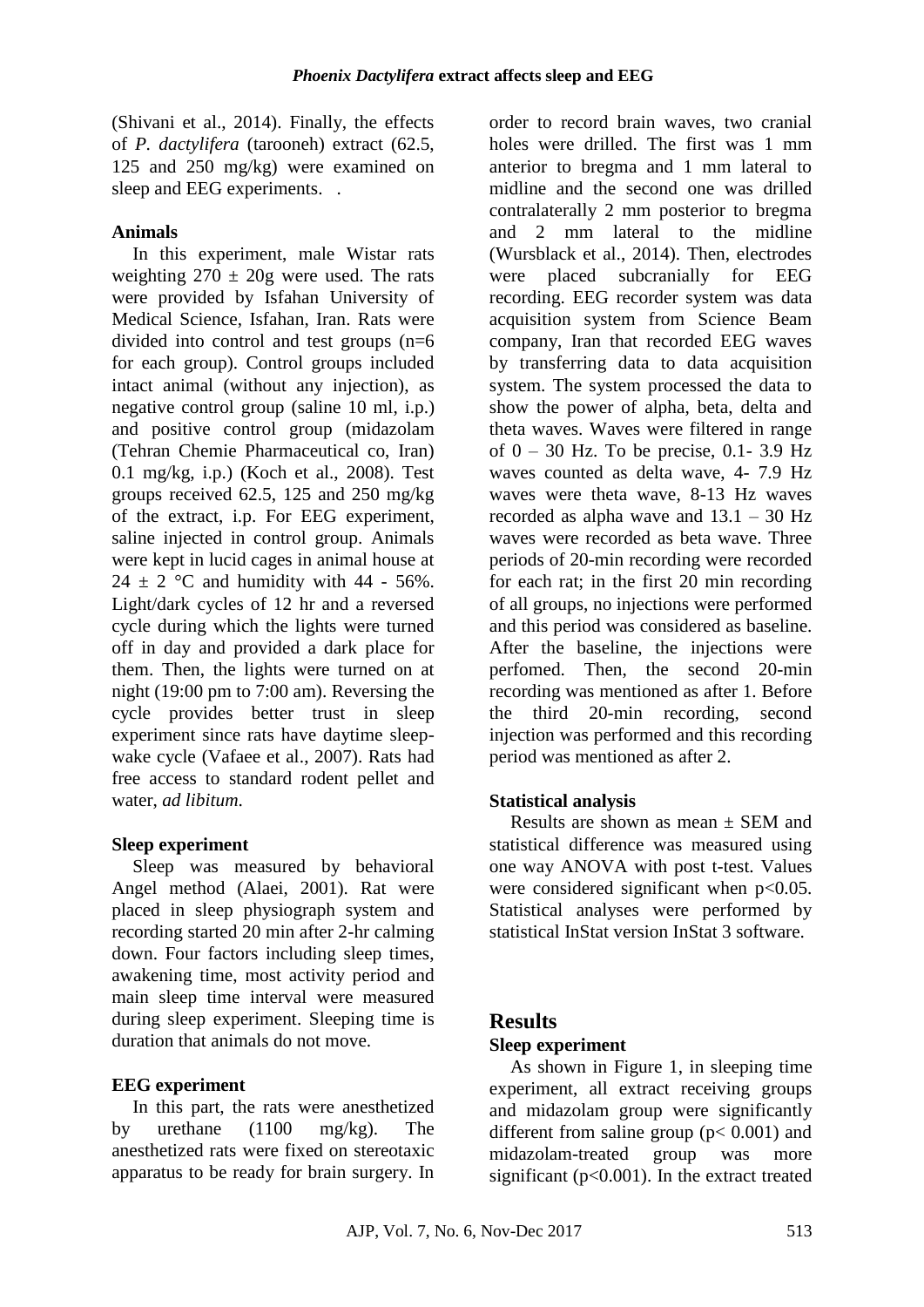groups, p-values were 0.038, 0.026, 0.012 for 250, 125 and 62,5 mg/kg doses, respectively. Although three doses of the extract  $(62.5, 125 \text{ and } 250 \text{ mg/kg})$  were able to increase the sleep time compared to saline control group, their effects were significantly less than midazolam (p<0.001).\* In most activity experiment, all treated groups showed a decreasing trend in compare with the saline group. Meanwhile, only in midazolam treated group most activities were significantly decreased compared to the saline group (p<0.001), (Figure 2).

All groups had less waking time compared to the saline group (Figure 3) but midazolam and extract 250 mg/kg groups demonstrated significant decreased waking time  $(p<0.01$  and  $p<0.05$  in midazolam and 250 mg/kg extract dose, respectively).

The main sleep time interval results were shown in Figure 4. Only midazolam was able to decline the main sleep time interval compared to the saline group (p<0.05). Meanwhile, all extract doses increased this parameter in comparison to saline group  $(p<0.05)$ .



Figure 1. Sleeping time (minute) in 3 groups of extract treated (62.5, 125 and 250 mg/kg) and 3 control groups (saline, midazolam and without injection or intact). Midazolam and three extract groups increased sleeping time compared to saline control group. (\*\*\*  $p < 0.001$  and \*  $p < 0.05$ ). Each bar represents mean  $\pm$  SEM.



Figure 2. Most activities (minute) in 3 groups of extract treated  $(62.5, 125, 125, 125)$  mg/kg) and 3 control groups (saline, midazolam and without injection or intact). Midzolam decreased most activities in comparison to saline control group.(\*\*\*  $p < 0.001$ ). Each bar represents mean  $\pm$ SEM.



Figure 3. Awakening time (minute) in 3 experimental groups of extract (62.5, 125 and 250 mg/kg) and 3 control groups (saline, midazolam and without injection or intact). Midazolam and extract 250 mg/kg reduced most activity in comparison to saline control group. (\*\* p< 0.01 and  $*$  p<0.05). Each bar represents mean  $\pm$  SEM.



Figure 4. Sleep interval (minute) in 3 experimental groups of extract  $(62.5, 125, 125, 125)$  mg/kg) and 3 control groups (saline, midazolam and without injection). Midazolam decreased sleep distance while three extract doses increased sleeping time. (\*\*\*  $p$ < 0.001 and \*  $p$  < 0.05). Each bar represents  $mean \pm SEM$ .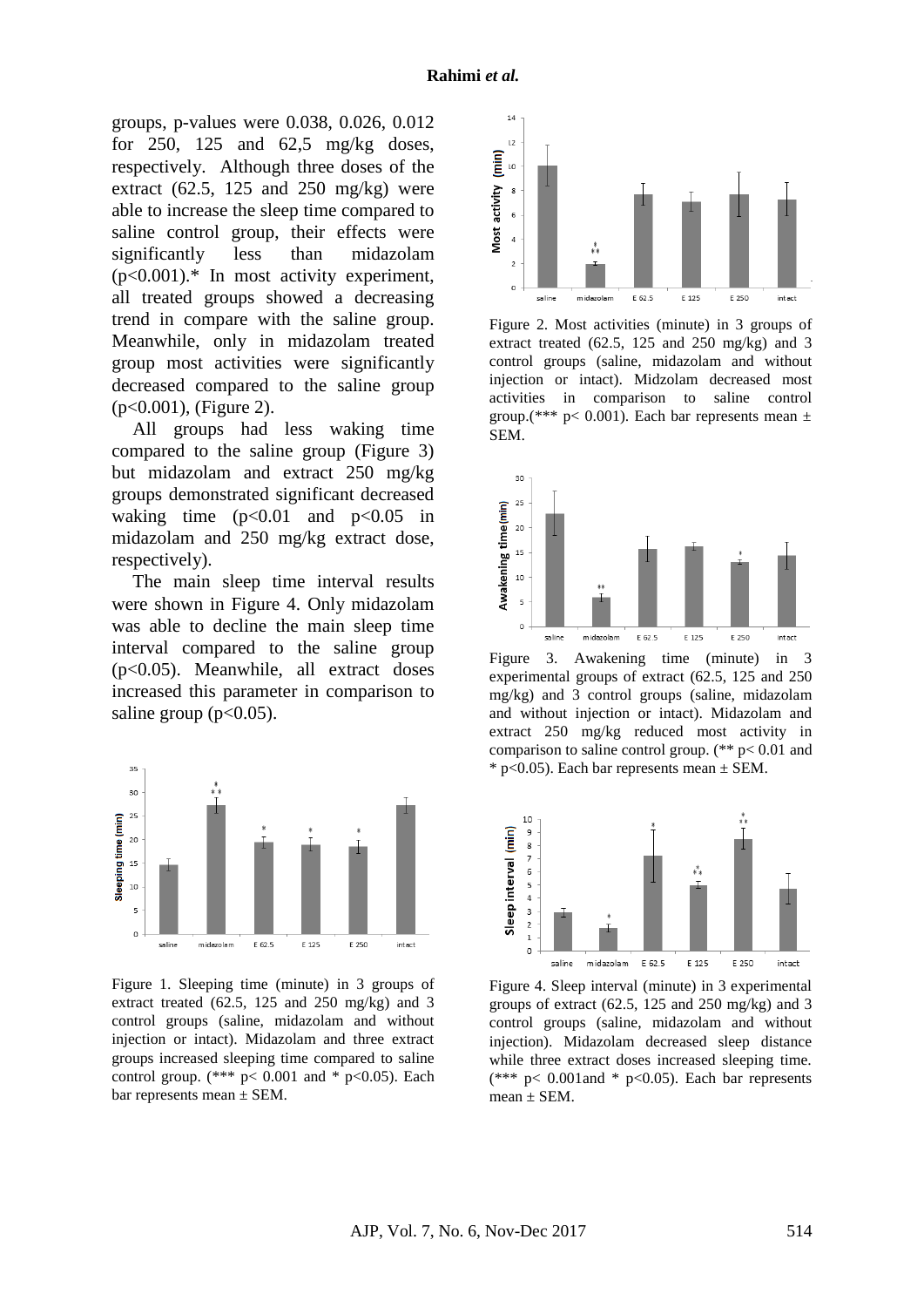#### **EEG experiment**

EEG results were used to achieve more details about the effect of extracts on sleep features. In Figure 5 of the saline control group, waves did not change in comparison with the before wave. However, in the extract-treated groups, these indicators were different with saline control group. At the dose of 62.5 mg/kg of the extract, alpha wave was similar to the control group while there was a small decrease in after2-beta wave, theta and delta waves increased but the changes were not significant (Figure 6).



Figure 5. Saline injection for surveying EEG brain waves. Each bar represents mean  $\pm$  SEM (white column: before wave, gray column: after 1 wave, black column: after 2 wave).



Figure 6. The effect of tarooneh extract 62.5 mg/kg on EEG brain waves. Each bar represents mean ± SEM (white column: before wave, gray column: after 1 wave, black column: after 2 wave).

Before waves of dose 125 mg/kg of extract reveals changes which were significantly greater than saline and extract 62.5 mg/kg groups (Figure 7). After 1 and after 2 waves changed in comparison to the before wave. There is a significant increase in after 2 theta wave compared to before wave of dose 125 mg/kg  $(p<0.05)$  also showed increasing effect on low frequency wave of after1 theta but it was not statistically significant (p= 0.052). The extract at the dose of 250 mg/kg showed decreasing effect on after1-alpha wave in comparison to its alpha before wave, after1-beta wave was reduced as compared to before-beta wave  $(p= 0.050)$ and reduction in after 2-beta wave was similar to after 1 beta wave  $(p=0.018)$ (Figure 8).



Figure 7. The effect of tarooneh extract 125 mg/kg on EEG brain waves. After2 theta wave was increased in comparison to its before wave, (\* p<0.05). Each bar represents mean  $\pm$  SEM (white column: before wave, gray column: after 1 wave, black column: after 2 wave).



Figure 8. The effect of tarooneh extract 250 mg/kg on EEG brain waves. After 1 alpha wave and after1 and after 2 beta waves were decreased in comparison to their before wave,  $(*p<0.05)$ . Each bar represents mean  $\pm$  SEM (white column: before wave, gray column: after 1 wave, black column: after 2 wave).

#### **Discussion**

The behavioral Angel method was used to examine four sleep factors. The main factor was sleeping time and the other three factors helped to clarify the effects of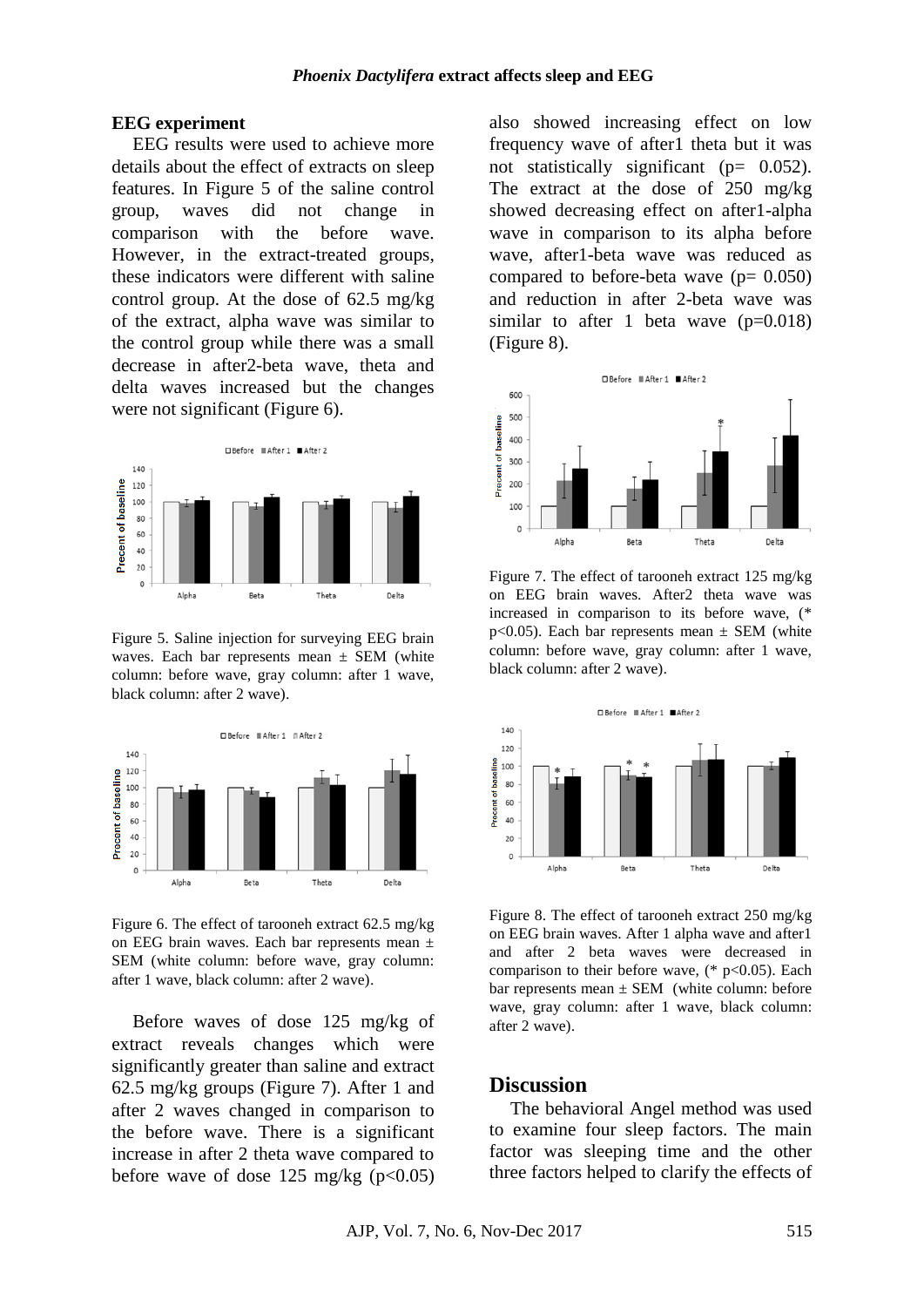the extract on sleep. In sleep time experiment, all three extract doses were able to increase sleeping time although these doses showed fewer effects than midazolam. Furthermore, the intact control group which were in less stress condition, showed upward tendency for sleep time.

Most activity parameter showed reduction in all groups although the effects of midazolam were more marked which resulted in calmative effects in experimented animals. The lack of stress in without-injection (control) group caused most activity reduction.

The effects of 250 mg/kg dose of Tarooneh on sleep induction in awakening time were the same as midazolam's. Declined awakening time in intact control group was due to less stress condition. The main sleep time interval was recorded according to drowsiness and sleep before or after the main sleep. Considering other factors, there were similar changes in midazolam group, but regarding the main sleep interval factor, the extract did not show similar changes like the midazolam group. The reason of this difference is not clear but we hypothesize that this result may show that the extract can help having sufficient sleep so that after a good sleep there would not be drowsiness. Also, we can see, without-injection (control) group experienced a better sleep, there was upward tendency for sleep interval the same as the extract groups proving the first statement. Another probable hypothesis is that these doses may not be sufficient for long sleep induction. Both hypotheses need more research for confirmation. Another factor that can be studied here is the stress factor in control group. The related stress results were not effective in any of studied factors, all parameters demonstrated effects similar to midazolam except the main sleeping interval that can clarify the effects of lacking stress in sleep.

Although both saline and extract doses of 62.5 mg/kg were not effective, delta and theta waves had more ranges in group 62.5 mg/kg. The evaluation of extract at the dose of 125 mg/kg after 2 theta wave showed an increase in the high frequency power of the waves. Although only this change was significant in the theta wave, related figure of 125 mg/kg showed increasing effects on all waves compared to its baseline waves. The extract at the doses of 62.5 and 250mg/kg increased low frequency waves and decreased high frequency waves. The dose of 250 mg/kg showed reducing effects on two waves of alpha and beta which prove its sedative effect.

Dominating one of these waves in a part of sleep exhibit the sleep stage so, these factors are good indicators. Sleep is a very important cycle in life and sleep problem can cause many difficulties (Budhiraja et al., 2011). These problems can develop into new psychiatric disorders like depression, anxiety, and substance abuse (Neuendorf et al., 2015). It is proper to find out a suitable solution for this common problem (Michal et al., 2014). Neurologic functions control sleep regulation (Cipriani et al., 2015) and it can be checked by EEG monitoring system. This method is one of the best method for monitoring of sleep (Luan et al., 2014) for showing different power waves. Scientist observed delta activity in sleep state and theta activity in less deep sleep state. Moreover, alpha activity shows calmness and beta activity is a good indicator of awareness (Lee et al., 2014).

In this research, three doses of tarooneh extract were efficient for increasing the sleeping time. However, regarding the other factors, only the dose of 250 mg/kg of the extract was significant in reducing the awakening time. In surveyed EEG experiment, the dose of 125 mg/kg of the extract showed more relaxing sleep tendency and the dose of 250 mg/kg demonstrated reduction in high frequency waves.

## **Acknowledgement**

Authors are grateful to thanks physiology and pharmacognosy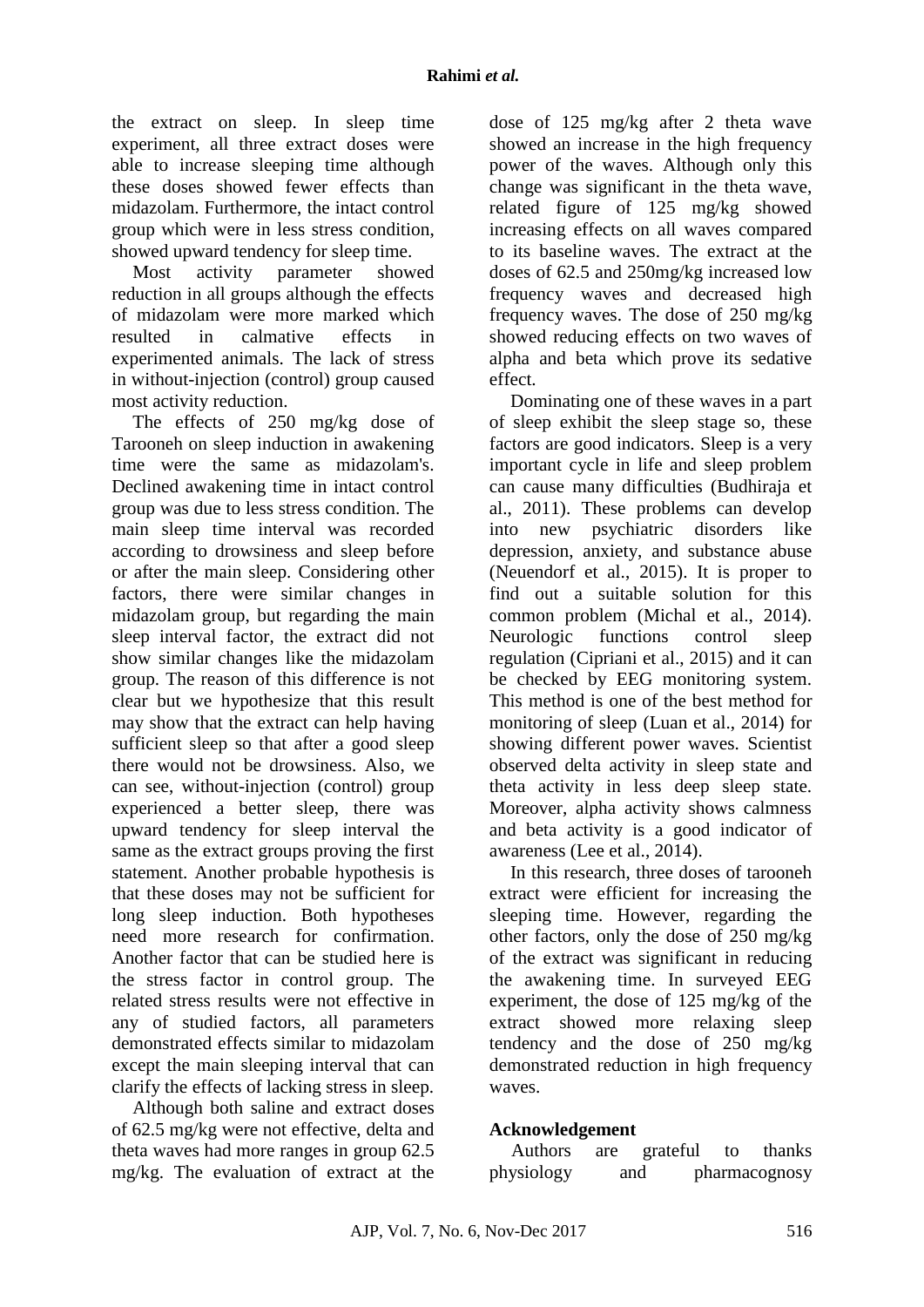department and the Deputy of Research, Isfahan University of Medical Sciences

#### **Conflict of interest**

Authors declare no conflict of interest.

### **References**

- Abram RM. 2015. Sleep deprivation. Obst and gyn hospital and lab, 42:493-506.
- Alaei H. 2001. Effects of serotonergic system on the sleeping time and EEG in rats. Tehran Univ Med J, 59:8-17
- Al –Taher AY. 2008. Possible anti-diarrhoeal effect of the date palm (Phoenix Dactylifera L) spathe aqueous extract in rats. Sci J Faisal Uni, 9:131-138.
- Bastien CH, LeBlanc M, Carrier J, Morin CM. 2003. Sleep EEG power spectra, insomnia, and chronic use of benzodiazepines. Sleep, 26:313–7.
- Budhiraja R, Roth T, Hudgel D.W, Budhiraja P, and Drake C.L. 2014. Prevalence and polysomnographic correlates of insomnia comorbid with medical disorders. Sleep, 34: 859-867.
- Budhiraja R, Roth T, Hudgel DW, Budhiraja P and Drake CL. 2011. Prevalence and polysomnographic correlates of insomnia comorbid with medical disorders. Sleep, 34: 859–867.
- Cipriani G, Lucetti C, Danti S, Nuti A. 2015. Sleep disturbances and dementia. Psychogeriatrics, 15: 65–74.
- Crunelli V and Hughes SW. 2010. The slow (1 Hz) rhythm of non-REM sleep: a dialogue between three cardinal oscillators. Nat Neurosci, 13: 9 – 17.
- Dashti M, Vahidi A, panjalizadeh A. 2012. Effect of phoenix dactylifera spathe hydroalcoholic extract on chronic pain in mice. J Med Plant, 11:136-44.
- David F, Schmiedt JT, Taylor HL, Orban G, Di Giovanni G, Uebele VN, Renger JJ, Lambert RC, Leresche N, Crunelli V. 2013. Essential thalamic contribution to slow waves of natural sleep. J Neurosci, 33:19599 – 19610.
- Demirci B, Tsikolia M, Bernier R, Agramonte M, Alqasoumi S, Al-Yahya M, Al-Rehaily AJ, Yusufoglu HS, Demirci F, Başer KH, Khan IA, Tabanca N. 2013. Phoenix dactylifera L. spathe essential oil: Chemical composition and repellent

activity against the yellow fever mosquito. Actatropica, 128:557-560.

- Freedom T. 2011. Pharmacologic Treatment Of Insomnia. Disease a Month, 57: 345- 352.
- Hamedi A, Mohagheghzadeh A, Rivaz S. 2013. Preliminary pharmacognostic evaluation and volatile constituent analysis of spathe of Phoenix dactylifera L. (Tarooneh). pharmacognosy j, 5:83-86.
- Koch S, Fitzgerald M, Hathway G. 2008. Midazolam Potentiates Nociceptive Behavior, Sensitizes Cutaneous Reflexes, and Is Devoid of Sedative Action in Neonatal Rats. Anesthesiology, 108: 122– 129.
- Lee BG, Lee BL and ChungWY. 2014. Mobile Healthcare for Automatic Driving Sleep-Onset Detection Using Wavelet-Based EEG and Respiration Signals. Sensors, 14: 17915-17936.
- Luan B, Jia W, Thirumala PD, Balzer J, Gao D and Sun M. 2014. A Feasibility Study on a Single-Unit Wireless EEG Sensor. Signal proc, 2014: 2282–2285.
- Michal M, Wiltink J, Kirschner Y, Schneider A, Wild P S, Munzel T , Blentetner M, Schulz A, Lackner K, Pfeiffer N, Blankenberg S, Tschan R, Tunia I, Buetel ME. 2014. Complaints of sleep disturbances are associated with cardiovascular disease: results from the gutenberg health study. PLoS ONE, 9: 1-8.
- Mokhtari M, Sharifi E. 2007. Effect of alcoholic extract of phoenix dactylifera spathe on histological change in testis and concentrations of LH, FSH and testosterone in male rat. Iran J Basic Med Sci, 4:265-271.
- Neuendorf R, Wahbeh H, Chamine I, Yu J, Hutchison K, Oken BS. 2015. The Effects of Mind-Body Interventions on Sleep Quality: A Systematic Review. Evid Base Compl Alter Med, 2015: 1-7.
- Shivani Gh, Manish G, Vinod J, and Raj G. 2014. Analgesic and hypnotic activities of Laghupanchamula: A preclinical study. Ayurveda, 35: 79–84.
- Steriade M. 2006. Grouping of brain rhythms in corticothalamic systems. Neuroscience, 137: 1087–106.
- Vafaee AA, Mollashahi Z, Zahedikhorasani M, Taherian AA. 2007. Surveying the effect of Trigonella Foenum Graecum on